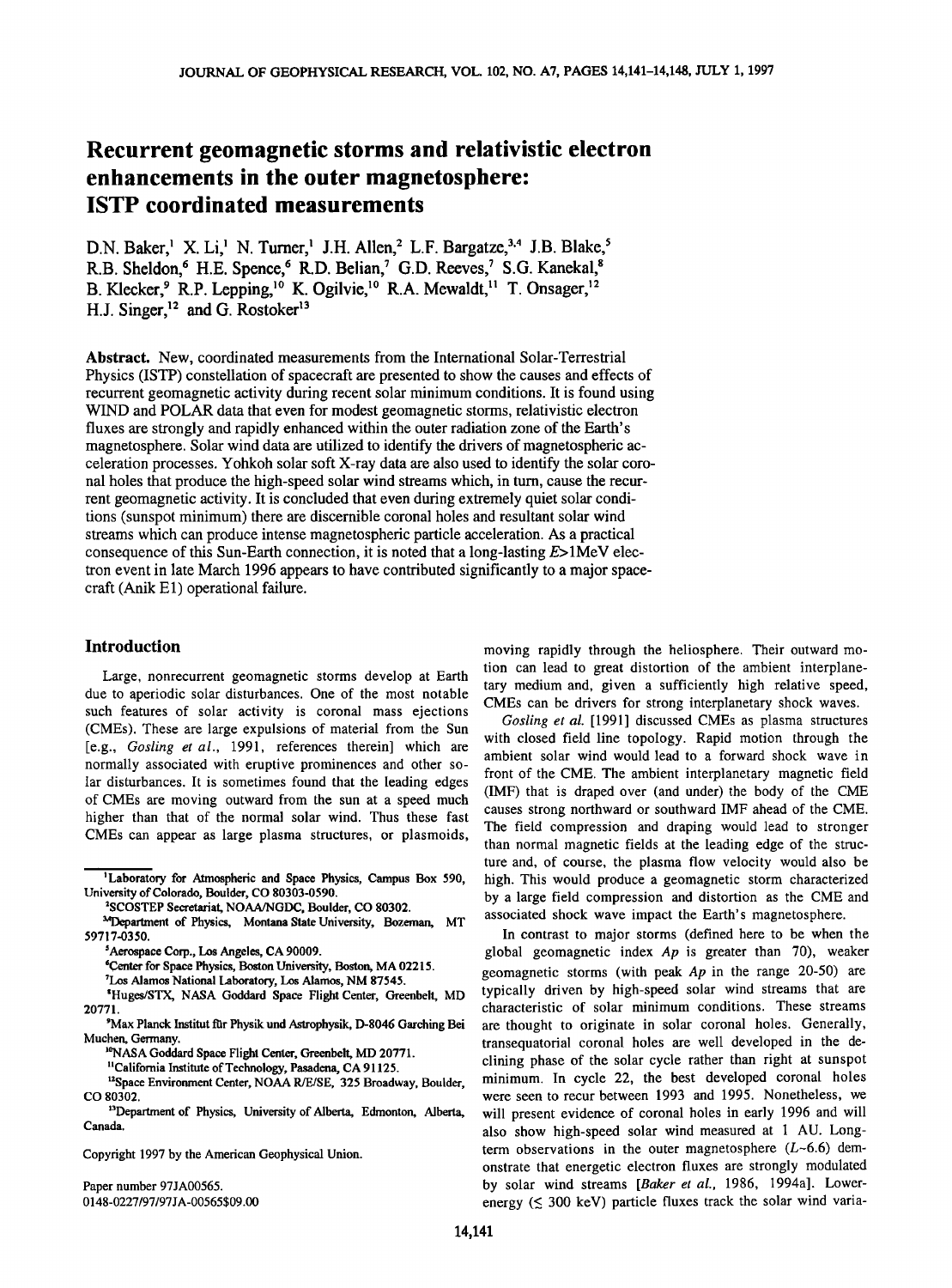**tions quite closely and appear to be the direct product of magnetospheric substorm activity (which is obviously controlled by the solar wind and the IMF). Higher-energy (>300 keV) particle fluxes are also modulated by the solar wind streams but are not directly related to substorm acceleration mechanisms. In fact, the highest-energy electrons show strong recurrence tendencies at the 27-day rotation period of the Sun [Williams, 1966; Paulikas and Blake, 1979]. These appear to closely parallel "recurrent" geomagnetic storms, so it is important from a physical point of view to understand these phenomena.** 

**Given the intense interest in understanding the acceleration and transport of high-energy magnetospheric particles and their dependence on solar and magnetospheric conditions, data in the early part of 1996 from several scientific and operational spacecraft have been used to examine global solar-terrestrial connections. These data are employed to provide a broad context for simultaneously observing the changes occurring at the Sun, in the interplanetary medium, and in the geospace environment under solar minimum conditions. The ISTP spacecraft armada and coordinated groundbased measurements yield a comprehensive view of the complex processes that modulate energetic charged particles in the magnetosphere; the importance of these particles is underscored in this study through the possible association of a major satellite failure with the radiation environment within which it was operating.** 

## **Observations**

**Figure 1 shows the daily Ap geomagnetic index values**  [*Mayaud*, 1980] for the first three months of 1996. Small, **recurrent storms with peak Ap activity levels in the range of 20-40 are evident. The Ap enhancements peak every 12-15 days. The overall pattern is one of relatively weak activity with no major storms during the interval. The largest event**   $(Ap = 38)$  occurred on day 81 (March 21).

**In the present era, since the launch of the WIND spacecraft in November 1994, we are fortunate to have nearly continuous solar wind data. Figure 2a shows the solar wind** 



**Figure 1. Daily Ap magnetic index data for the first 3 months of 1996.** 



**Figure 2. (a) The solar wind speed measured by WIND, while the (b) GSM longitude of the IMF measured by WIND. The IMF was in a "toward" sector configuration for most of this period. (c) Daily-average fluxes of 2-6 MeV electrons at L=5 from the PET sensor on SAMPEX.** 

speed (V<sub>SW</sub>) measured by the Solar Wind Experiment (SWE) **onboard WIND [Ogilvie et al., 1995]. Data are shown as hourly averages for day 1 (January 1) to day 100 (April 9) of 1996. It is evident from Figure 2a that there were several strong solar wind stream events throughout early 1996. Notable examples of solar wind speed peaks include those occurring on days-15, -28, -42, -57, -72, and -82. Obviously, there were "recurrent" streams that were associated with the 27-day solar rotation period: The interleaving of two sets of such recurrent streams produced an -13-day stream enhancement periodicity. The measured IMF sector structure using WIND data is shown as a separate panel in Figure 2.**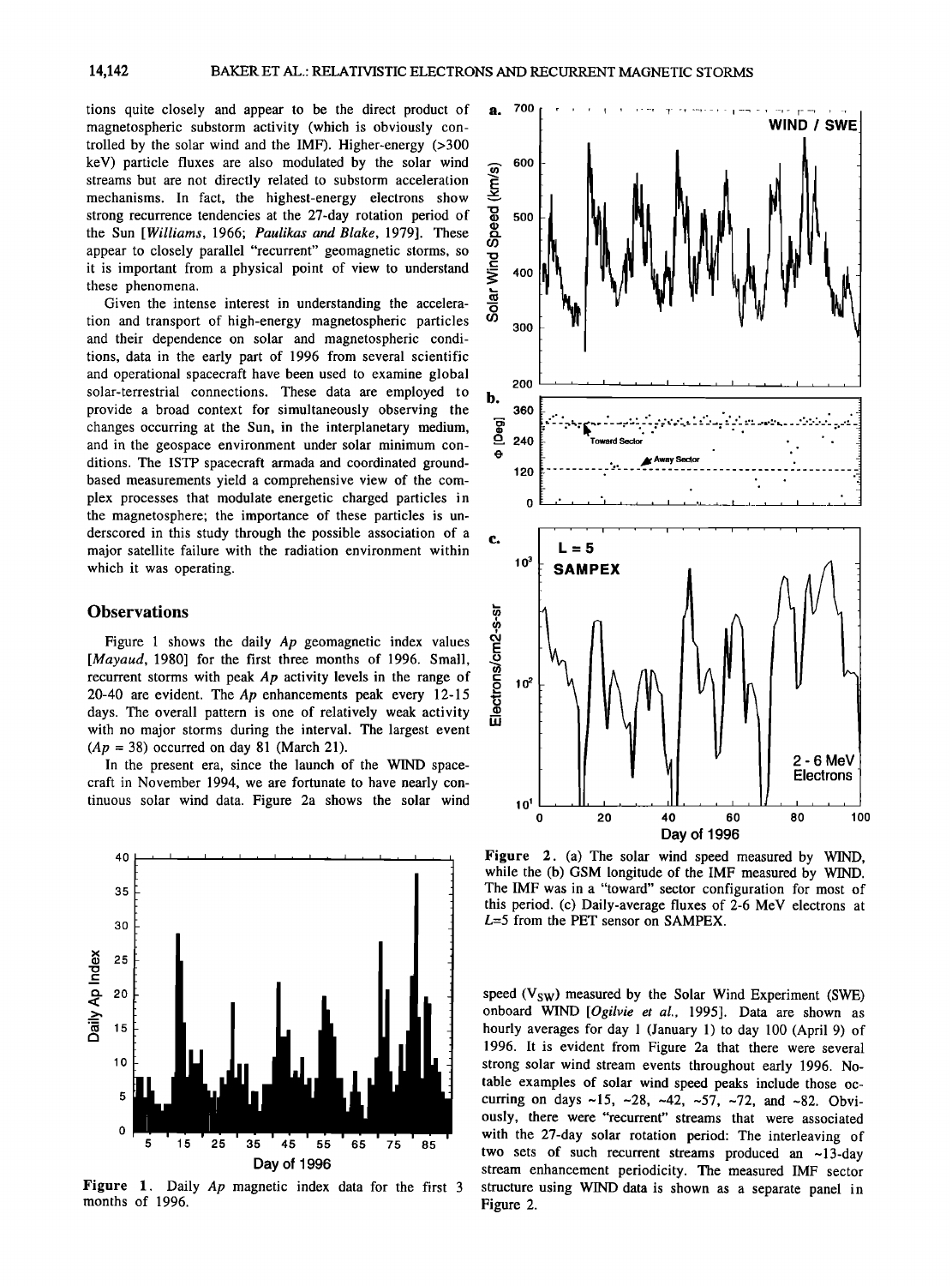**YOHKOH** 



**a. 119/96 0956:36 UT** 



**b. 2/7/96 0533:36 UT** 



**3/6/96 II20:47 UT**  e.

**Figure 2c shows 2-6 MeV electron intensities measured by the Solar, Anomalous, and Magnetospheric Particle Ex**plorer (SAMPEX) spacecraft at low-Earth, polar orbit [see **Baker et al., 1993]. A subset of the Proton-Electron Telescope (PET), [see Cook et al., 1993] data averaged each day**  for  $L=5$  ( $\pm 0.1$ ) is plotted for the period day 1 to day 100 of **1996. The SAMPEX data show relatively brief flux peaks associated with solar wind streams in January and February, but the larger and longer lasting flux enhancement of late March is quite clear. The occurrence of relativistic electron enhancements associated with solar wind streams (but delayed by some days) has been known for some time [e.g., Paulikas and Blake, 1979]. The exact mechanism, however, for the electron acceleration process remains a topic of intensive research. It appears that the direction of the IMF and the pattern of solar wind speed changes combine to play a determining role [Blake et al., 1997].** 

**Given the well-known result that the largest solar wind streams originate from solar coronal holes [e.g., Feldman et al., 1978], available solar soft X-ray (Yohkoh) and extreme ultraviolet (SOHO) data have been examined to identify solar**  wind stream source regions. Plate 1a shows a Yohkoh soft **X-ray image of the sun taken at 0956:36 UT on January 9, 1996. In general, the solar corona was seen in Yohkoh data to be extremely quiet and unstructured during the early part of 1996. However, a large coronal hole at low solar latitudes is evident near central meridian on January 9. This hole undoubtedly gave rise to the solar wind stream which the Earth encountered on January 14 (see Figure 2a). This same coronal hole was seen to return in early February and again in early March of 1996 as shown in the Yohkoh images of Plates lb and lc. (Note that Baker et al. [1996] also showed SOHO/EIT data which confirmed the identification of these coronal hole features seen in Yohkoh data).** 

**A key to producing enhanced geomagnetic activity and subsequent relativistic electron events within the magnetosphere is a combination of high-speed solar wind and strongly southward IMF. Figure 3 shows in the center panel the solar wind speed from day 60 through day 100. The lower panel shows the concurrent values of solar wind number density. In the upper panel are shown hourly averages of**  the IMF north-south component  $(B_7)$  in GSM coordinates for **days 75-86. The IMF data were obtained with the magnetic field investigation (MFI) onboard the WIND spacecraft [Lepping et al., 1995]. It is seen that the IMF was rather strongly and persistently southward from day 77 (March 17)**  to near the end of day 81 (March 21). This negative  $B_z$  was **"piled up" at the leading edge of the high-speed solar wind**  stream which reached the Earth's vicinity on ~day 80 (March **20). As seen in Figure 1, the southward IMF and high value of VSW produced a notable increase in the global magnetic index Ap. The Ap value peaked on March 21 when the IMF was most negative.** 

**Plate 1. (a) A soft X-ray image of the Sun (courtesy of L. Acton) taken by the Yohkoh spacecraft at 0956:36 UT on January 9, 1996. A coronal hole is seen near central meridian extending from the south polar region across the equatorial plane. (b) Similar to Figure 3a but for February 7, 1996. (c) Similar to Figure 3a but for March 6, 1996.**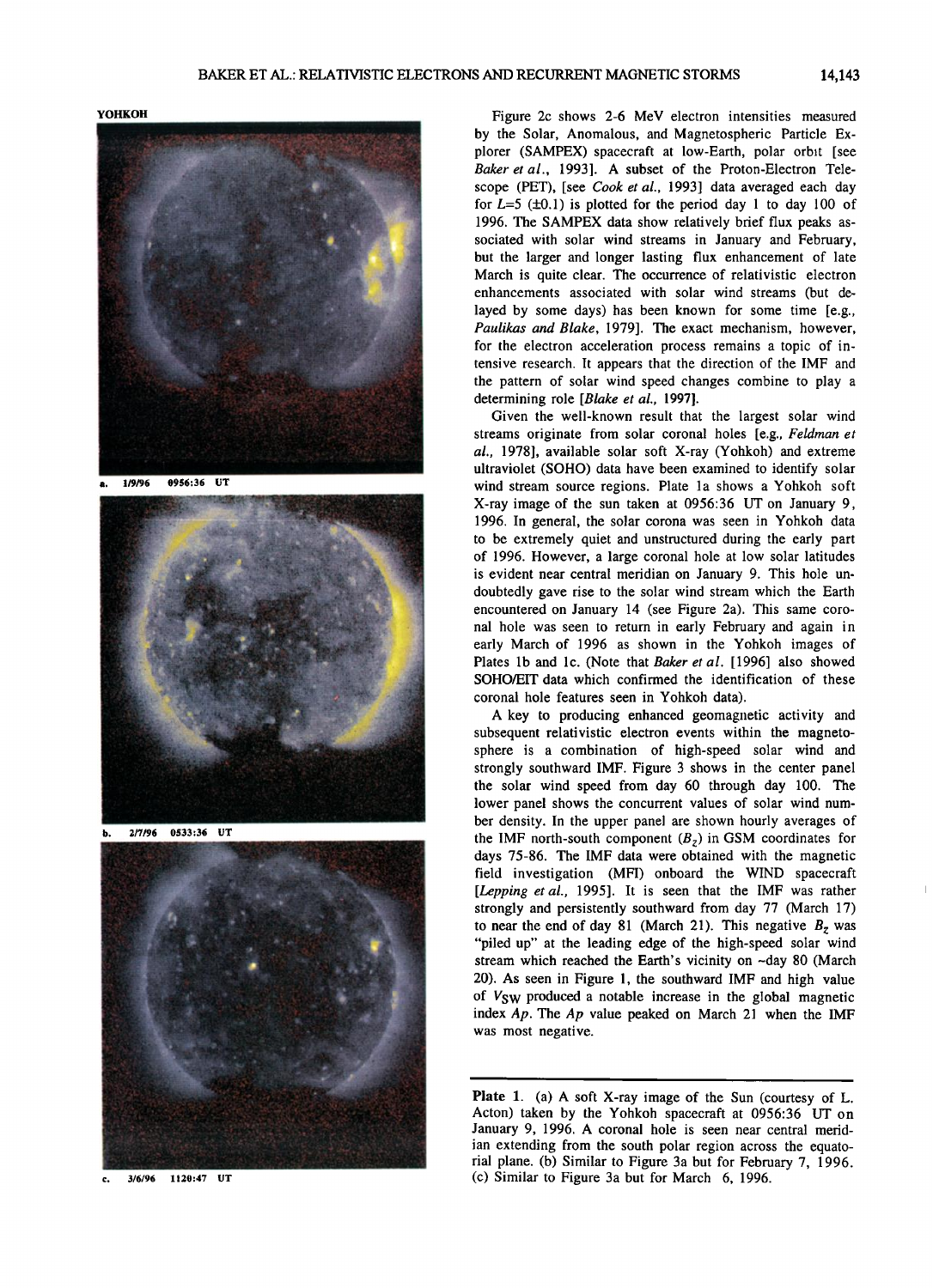

**Figure 3.** (a) Hourly averages of the interplanetary magnetic field  $B<sub>z</sub>$  component for days 75-86. (b) Hourly averages **of solar wind speed for days 60-100 of 1996. (c) Hourly averages of solar wind density for days 60-100 of 1996.** 

**In Figure 4, data from the geostationary orbit GOES 8 spacecraft are shown for electrons with E>2MeV. Note that the GOES data are shown as daily fluences. Looking at the low-frequency temporal patterns, it is seen from Figure 4** 



**Figure 4. GOES 8 measurements of electrons with E>2 MeV for January to early April of 1996.** 

**that each solar wind stream was associated with a large and relatively brief enhancement of >2 MeV electron fluxes (e.g., in mid-January, in February, and in early March). On the other hand, the strong and complex solar wind variations of late March produced a long-lasting (>2 week) enhancement of relativistic electrons at geostationary orbit beginning on approximately March 12; this persisted until essentially the beginning of April.** 

**Very much the same electron behavior was seen in the data from Los Alamos National Laboratory (LANL) sensors onboard another series of geostationary spacecraft. The data in Figure 5 are for several energy channels onboard S/C 1990-095. The data show that electrons from 0.7 MeV to 6.0 MeV were elevated in association with each solar wind stream in early 1996, but the largest and most persistent**  flux enhancement was seen from  $-\text{day}$  72 to  $-\text{day}$  92 (12) **March to 1 April).** 

**A more extensive examination of the SAMPEX data at low-Earth orbit fully supports the idea that relativistic electrons were substantially enhanced throughout the outer trap-** 



**Figure 5. Energetic electron data from LANL instruments aboard spacecraft 1990-095 at geostationary orbit.**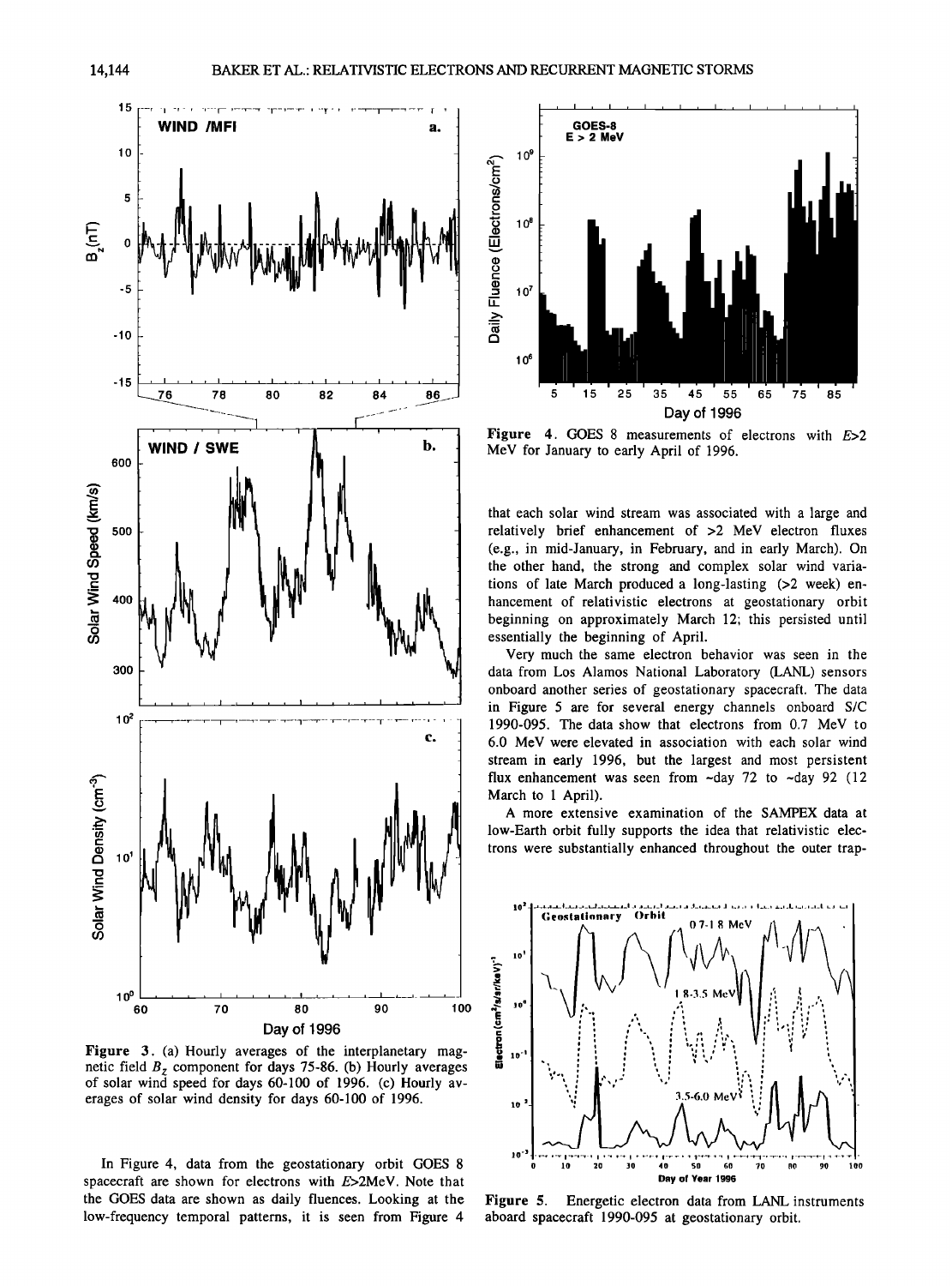

**Plate 2. (a) L-sorted SAMPEX electron data for days 1 to 150 of 1996 showing data for the E>0.4 MeV electron**  channel. The data are color-coded for each day at  $L=1$  to  $L=8$ . **(b) Data from a dosimeter on a spacecraft in a highly ellipti- .**  cal orbit (HEO) with a  $60^\circ$ -inclination and apogee at 6.6  $R_F$ .

**ping zone for nearly 2 weeks in late March. Plate 2a shows color-coded data for electrons with E>0.4 MeV for the period January 1 to April 28 (day I to 150). The data are plotted**  for  $L=1$  to  $L=8$  with the logarithm of count rate shown by **the color code to the right of Plate 2. The data are shown as daily averages. It is seen that at each L value, the electron fluxes dropped to very low values around day 70 (-March 10) and then the fluxes increased rapidly thereafter. There was a slight drop on -day 81 with a persistent climb in flux**  values after that time until ~day 90. Several strong flux en**hancement events were seen in the early part of 1996 and each of these is related to a solar wind stream event. Flux enhancements clearly extend across L values from ~3.5 to L>7.** 

**Plate 2b shows data from a dosimeter onboard a spacecraft**  at ~60° inclination and having a highly elliptical orbit (HEO) extending out to  $\sim$  6.6  $R_E$ . Several selected energy **channels are used as labeled and the data have been averaged for each day. The period covered is the same (day 1-150) as in Plate 2a. It is seen that the dosimeter showed exactly the same features as the SAMPEX measurements: Each individual brief flux enhancement in January and February looked the**  **same in both data sets. Moreover, the intense and longlasting flux increases of late March and April of 1996 are also clear. Thus the magnetospheric electron increases are a truly coherent phenomenon.** 



**Plate 3. Global image maps of the flux of >1 MeV electrons in the northern hemisphere for selected days in 1996.**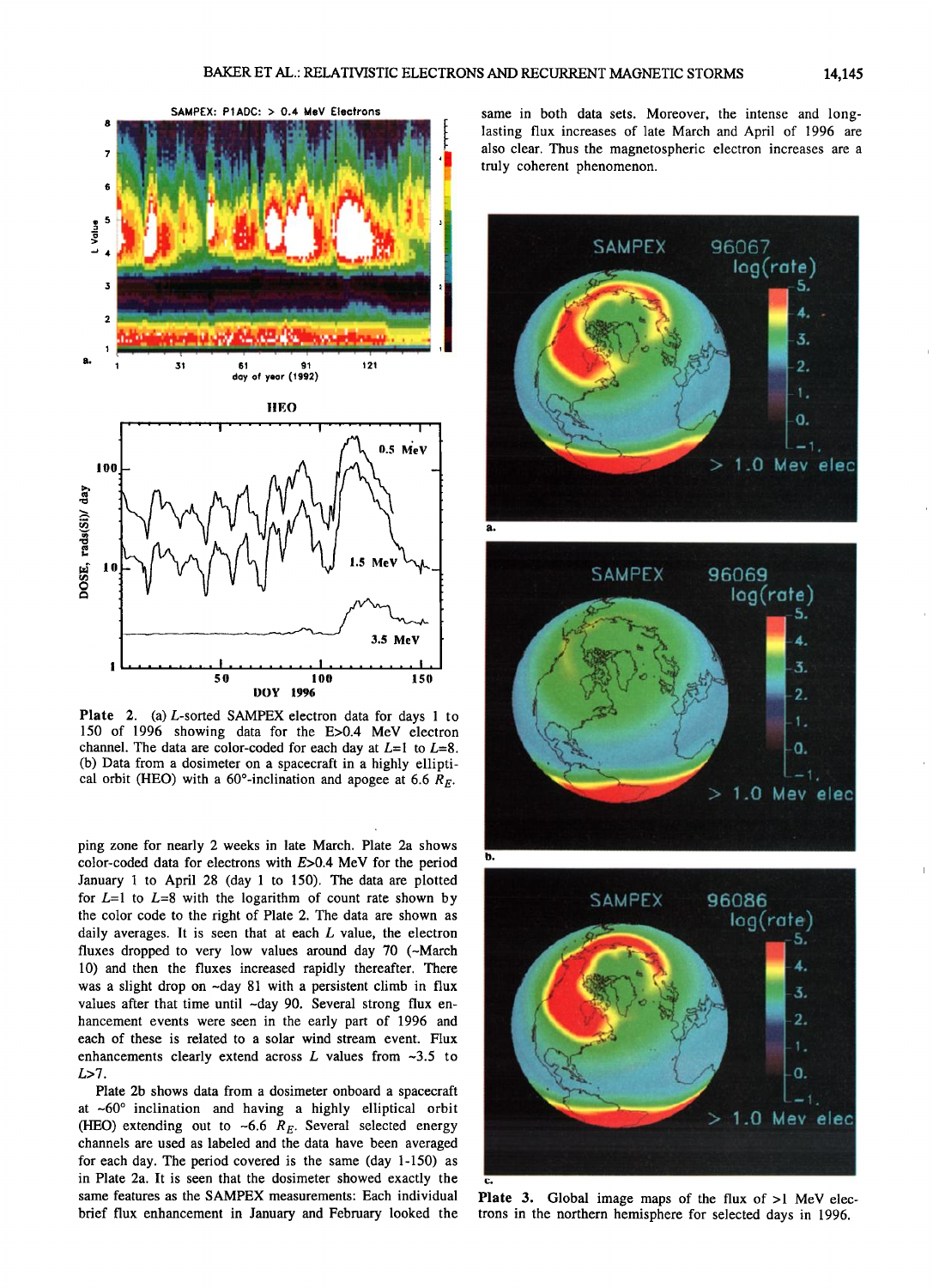

**Figure 6. POLAR spacecraft data for high-energy electrons (3.5-5.0 MeV) measured by the CEPPAD/HIST detector comparing March 10, 1996, data with March 26, 1996, data. The spacecraft cuts in L and local time (LT) were similar for these passes. The counting rates are shown versus L value and clearly demonstrate the much higher fluxes and radiation belt width on March 26 compared to March 10. The count**ing rates can be converted to flux (cm<sup>-2</sup> -s<sup>-1</sup> -sr<sup>-1</sup>) by multiplying by  $\sim$ 10.

**The global extent of the radiation belts is shown in a sequence of northern hemisphere radiation belt projection maps in Plate 3. These maps show the count rate of electrons with E>I MeV measured by the heavy ion large tele**scope (HILT) sensor on SAMPEX [Klecker et al., 1993] as a **function of geographic longitude and latitude. The rather detailed latitudinal measurements and the coarse (16 orbits/day) longitudinal samples are contoured and laid down on a global grid. Plate 3a shows the radiation belt pattern for March 7, 1996. The bright red "collar" around the northern polar region shows that the outer radiation belt was rather intense as a result of a small solar wind stream that peaked on-March 5. (Note that the red region near the bottom of the image is relatively constant and is due to the South Atlantic Anomaly). Plate 3b shows that the radiation belts, at least at low altitude, had diminished dramatically by March 9 (see Plate 2). After the minimum flux conditions of March 9- 10, the flux of trapped electrons strongly recovered. Plate 3c shows that the outer zone was intense and broad throughout late March as is well illustrated by the example shown on March 26, 1996.** 

**A final view of the electron environment in the outer zone is provided by exciting new data from the Comprehensive Energetic Particle Pitch Angle Distribution (CEPPAD) investigation onboard the recently launched POLAR spacecraft [Blake et al., 1995]. The high-sensitivity telescope (HIST) sensor on POLAR measures 0.4 to >10 MeV electrons. In Figure 6, electron fluxes versus L are shown for two similar passes through the outer zone. Data for March 10, 1996 (day 70), were taken when the radiation belts were rather weak. It is seen that HIST channel 11 (covering 3.5**   $MeV \leq E \leq 5$  MeV) reached a peak counting rate of only **-5x102 counts/s. Later, when the radiation belts were much more intense, the flux of electrons measured by HIST was much greater. For example, a similar pass through the radia-** **tion belts on March 26, 1996 (day 86) at L values and local times comparable to the pass on March 10 shows that the peak HIST/channel 11 counting rate was -7 x 103 counts/s and the entire outer zone profile was much broader in time. This indicates a much more substantial outer zone electron population on March 26.** 

#### **Discussion**

**A number of previous studies [Gussenhoven etal., 1987; Imhofet al., 1991] have considered the temporal changes of high-energy electrons at various points in the magnetosphere. In an early example, Williams [1966] found a**  27-day periodicity in the variation of electron fluxes ( $E \ge$ 280 keV and  $E \ge 1.2$  MeV) throughout much of the outer **zone. He ascribed this variation to the effects of high solar wind kinetic pressures and the concomitant high Alfvenic**  Mach number  $(M_A^2$  is the  $\mu_0 \rho V^2/B^2$ , where  $\mu_0$  is the free space permeability,  $V$  is the solar wind speed,  $\rho$  is the **plasma number density, and B is the interplanetary field strength). Williams et al. [1968] subsequently examined the variation of outer zone electrons by using concurrent measurements at low and high altitudes and found closely correlated changes. Later studies examining long-term electron properties tended to focus on available continuous measurements at geosynchronous orbit [e.g., Paulikas and Blake, 1979; Baker et al., 1986]. These latter authors also found clear evidence of the strong role of high-speed solar wind streams in controlling the intensity of multi-MeV electrons**  at 6.6  $R_E$ .

**Observations presented in this paper reveal that relativistic electrons increase in absolute intensity, often by a factor of 10 or more, throughout much of the outer magnetosphere on a timescale of order 1 day. These enhancements occur even during quite weak recurrent geomagnetic storm activity. Abrupt flux enhancements might be expected to occur in the very outer magnetosphere, but it is more remarkable that low L shells, deep within the magnetospheric cavity, are able to respond so prominently. As noted above, available solar wind data show that the large electron intensity increases are associated with high-speed solar wind streams impinging upon the magnetosphere. The leading edge of these geo-effective streams have extended regions of southward IMF in front of them.** 

**The present survey of energetic electrons suggests that the outer zone can be divided into several regions based upon the rise and decay characteristics of electron fluxes.**  Between  $L \approx 3$  and  $L \approx 5$  the fluxes increase rapidly as the **result of a clear geophysical event such as the arrival of a strong solar wind disturbance. About 2 weeks typically pass before a further acceleration event of large magnitude occurs. Outside of L-5.5, the magnetosphere is undergoing constant change due to frequent substorm activity. It appears**  that the region below  $L \approx 5$  is populated by occasional **strong acceleration events, possibly corresponding to periods of greatly enhanced radial diffusion. The source "turns off" after a relatively short period and the newly energized electron population decays away at a given location. The**  electron intensities between  $L \approx 4$  and  $L \approx 5.5$  wax and wane [see *Imhof et al.,* 1991, 1994] and the location of the peak **intensity varies in radial distance, indicating that the source mechanisms are able to accelerate a relatively intense energetic electron population on a timescale of-1 day.**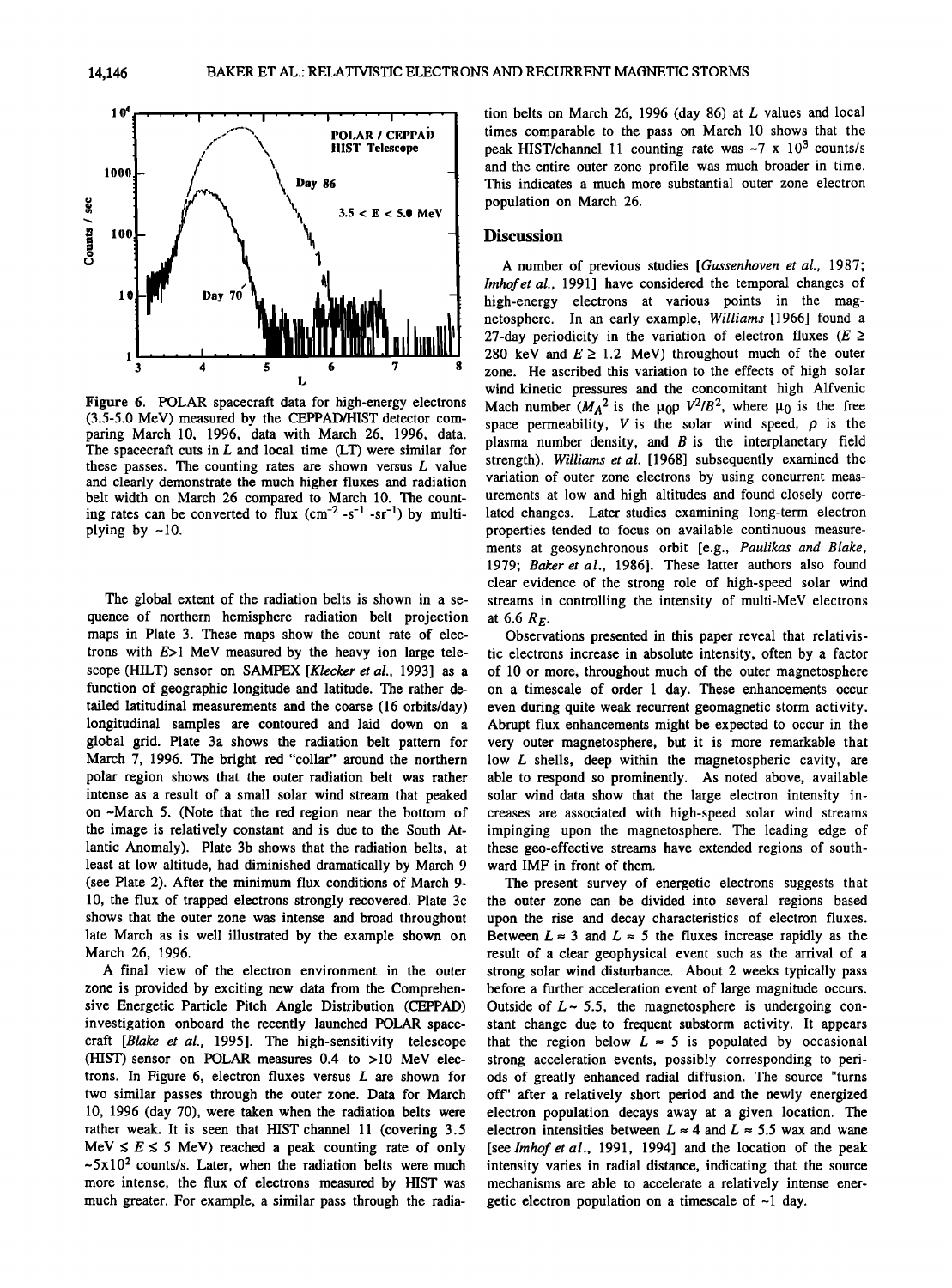**Given the large solar wind speed enhancements and density enhancements (see Figure 4) observed in conjunction with the electron flux increases examined here, we expect**  large dynamic pressure  $(pV^2)$  enhancements. These pressure **increases would compress the magnetospheric field substantially, and in so doing would cause time-dependent (and spatially varying) electric fields. However, the high-speed stream effects would certainly not be as strong as a major shock (and associated storm) nor would the compression occur as quickly. We expect for any substantial inductive electric field associated with the changing B field that some electrons from relatively high L shells would be driven inward by the solar wind stream compression and in the proc**ess the relativistic magnetic moment invariant  $(\mu_r =$  $P_{\perp}^2/2m_0B$ , where  $P_{\perp}$  is the perpendicular momentum and  $m_0$ **is the electron rest mass) would be preserved. Thus the perpendicular relativistic energy increases in proportion to the square root of the local magnetic field strength (B) at the final particle location. However, it would be surprising in this scenario to achieve very high energization due to the relatively slow compressions associated with solar wind streams. We look forward to a future evaluation of this acceleration mechanism.** 

**While the relativistic electrons that are the topic of this paper may still have an unclear acceleration mechanism, their impact on space systems is well known. Scientific satellites (e.g., Spacecraft Charging at High Altitudes (SCATHA) and Combined Release and Radiation Effects Sat**ellite (CRRES)) have simultaneously measured the energetic **electron environment and monitored the deleterious effects they can cause on spacecraft electronics. One serious effect is deep dielectric charging which occurs when energetic electrons penetrate and charge dielectric materials. When the fluxes are high enough for a sufficiently long time, the accumulated charge can cause the dielectric to break down, resulting in an electric pulse that can couple into and profoundly disturb critical components. The association between an elevated fluence of relativistic electrons and coincident increases in space system "anomalies" is well established [see Vampola, 1987; Baker et al., 1994b].** 

**The practical consequence of relativistic electron modulation in the outer zone is emphasized in the context of the Sun-Earth connection outlined in the present study. It is of interest to note that the Telesat Canada Anik E1 communication satellite located at 111øW at geostationary orbit suffered a severe operational problem on March 26, 1996 [Danylchuk, 1996]. The Anik satellite lost all power from its south solar panel array when the array was effectively disconnected from the satellite payload at 2047 UT. The 50% power loss reduced the spacecraft's capacity from 24 Cband channels to nine channels and it reduced the Ku-band capacity from 32 channels to 10 [Baker et al., 1996]. It is not expected that the lost solar panel can be recovered, thus this was a permanent degradation of communication capability for Telesat Canada. It affects a broad range of video, voice, and data services throughout North America. Service to Telesat Canada customers was restored after about 6 hours by link switches to other spacecraft and by using backup systems such as fiber optics ground links [Roberts, 1996].** 

**The Anik failure has been determined to be a disconnect of the power distribution unit connecting two batteries to the south half of the solar power array. When recovery from orbit of a failed operational spacecraft is impossible, it is**  **usually difficult to infer an exact cause of failure. Evidence is typically limited to knowledge of the'final crucial hardware component that failed, to space environment data collected by other satellites and ground-based systems, and to the listing of anomaly histories of other spacecraft around the critical time [Allen, 1994]. It is not clear at this time where, exactly, within the satellite the recent Anik E1 failure occurred. It could have been in the battery system, in the connecting circuitry, or in the solar panel unit itself. The failure mechanism is unclear: It could be a random part failure or related engineering failure. However, it is also conceivable that the space environment may have played a role in the anomaly.** 

**Evidence presented in this report demonstrates that there was a large relativistic electron flux increase during the same period of time as the Anik E1 failure. This suggests a relatively hostile space environment. Several other spacecraft also suffered operational anomalies on, or about, March 26, 1996 [Baker et al., 1996]. Indeed, a remarkable array of scientific and operational spacecraft, as shown here, reveals that the high-energy electron environment was quite elevated throughout late March 1996. The satellite and ground-based data suggest that the space environment could have caused, or at least exacerbated, the conditions onboard Anik E1 that led to the power failure that crippled the spacecraft [Baker et al., 1996]-through the mechanism of deep-dielectric charging. As is the case for most on-orbit anomalies, one does not know, and probably will never be able to determine, whether the space environment was a significant factor in**  the Anik failure. However, we have shown using data from **several scientific experiments that the radiation environment was enhanced and should be considered in the anomaly analysis.** 

**Acknowledgments. The authors thank the numerous people who have unselfishly shared their knowledge and data. We gratefully acknowledge Capt. S. Quigley of the 50th Weather Sqdn. Special thanks are given to L. Acton for Yohkoh data and to J. Gurrnan and J.-P. Delaboudiniere for SOHO data. We also thank members 6f the SAMPEX, POLAR, WIND, GOES, and various other operational spacecraft teams for unflagging support. This work was supported by NASA grant NAG5- 2664. L. F. Bargatze was supported by NASA grant NAS8-40801. The research of G. Rostoker was supported by the Natural Sciences and Engineering Research Council of Canada. Ground-based data from the**  NOAA-NGDC and from the Canadian Space Agency's CANOPUS **network have been especially appreciated.** 

**The Editor thanks S. Watari and another referee for their assistance in evaluating this paper.** 

#### **References**

- **Allen, J. H., Solar-geophysical data: Comprehensive Report, No. 594,**  part II, pp. 48-61, Feb. 1994.
- **Baker, D. N., J. B. Blake, R. W. Klebesadel, and P. R. Higbie, Highly**  relativistic electrons in the earth's outer magnetosphere, I, Life**times and temporal history 1979-1984, J. Geophys. Res., 91, 4265, 1986.**
- **Baker, D. N., G. M. Mason, O. Figueroa, G. Colon, J. Watzin, and R. Aleman, An overview of the SAMPEX mission, IEEE Trans. Geosci. Electro., 31,531, 1993.**
- **Baker, D. N., J. B. Blake, L. B. Callis, J. R. Cummings, D. Hovestadt, S. Kanekal, B. Klecker, R. A. Mewaldt, and R. D. Zwickl, Relativistic electron acceleration and decay time scales in the inner and outer radiation belts: SAMPEX, Geophys. Res. Lett., 21,409, 1994a.**
- **Baker, D. N., S. Kanekal, J. B. Blake, B. Klecker, and G. Rostoker, Satellite anomalies linked to electron increase in the magnetosphere, Eos Trans. AGU, 75, 401, 1994b.**